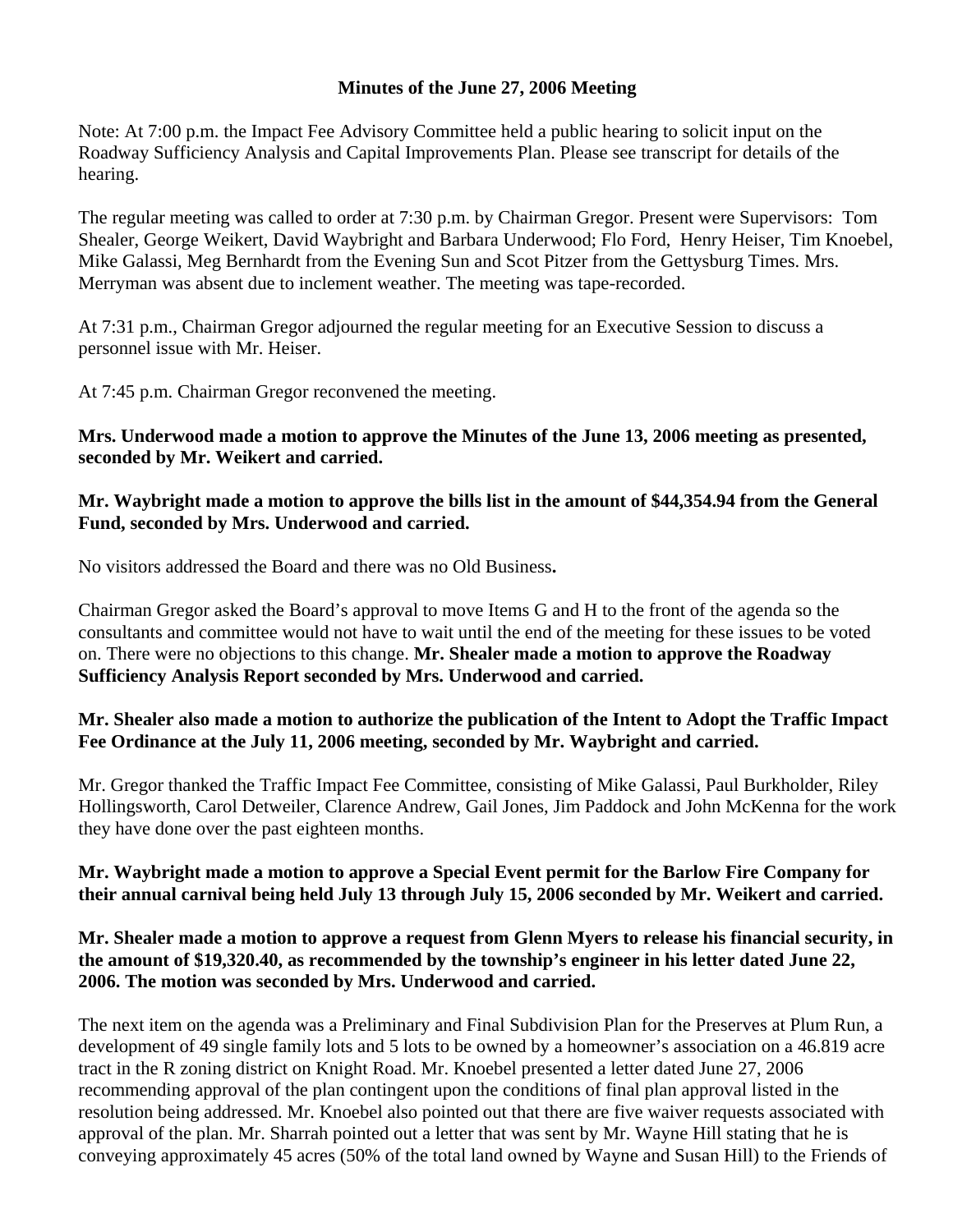the National Parks at Gettysburg that will remain open space and requested that his recreation fees be waived. The Board reported that they had considered this request, but payment of the recreation fees is one of the conditions of final plan approval. **Mrs. Underwood made a motion to grant 4.a. waiver of Section 401.4.D: development within fifty (50) feet of a wetland or waterbody seconded by Mr. Shealer and carried. Mr. Shealer made a motion to grant 4.b. waiver of Section 504.3.A.4: to waive the requirement for designing an overflow system to carry the difference between the 100-year and the 10 year peak flow rate. The motion was seconded by Mr. Weikert and carried. Mr. Shealer also made a motion and seconded by Mr. Weikert and carried to grant 4.c. waiver to Section 504.3.A.5: to waive the requirements for inlets to be designed to create a 1" sump condition below the finished road surface. Mr. Weikert made a motion to grant 4.d. a waiver to Section 504.3.C.2.a.1 and 2: to manage run-off on a storm-by-storm basis seconded by Mrs. Underwood and carried. Mr. Shealer made a motion seconded by Mr. Weikert and carried to grant 4.e. to waive Section 504.3.C.13: to allow detention basins to have less than a 1% minimum bottom slope. Mr. Shealer made a motion seconded by Mrs. Underwood and carried to adopt Resolution 06-12 Preliminary/Final Subdivision and Land Development Plans for the Preserves at Plum Run with the waivers that have been granted as stated in the resolution.** 

Sgt. Cliff Molloy introduced a new part-time officer, Daniel Barbargello. Officer Barbargello will be filling in shifts during this busy time.

The next item on the agenda is the Final Plan for Cumberland Village, Phase 1A, a residential overlay cluster development of 169 building lots (149 single family detached and 20 two-family) comprising approximately 103.919 acres of a 212.16 acre parcel located on the southeast side of Herr's Ridge Road in the R zoning district. Mr. Knoebel presented letters dated June 21 and 27, 2006 and all conditions listed in these letters are included as conditions of final approval in the resolution. Mr. Knoebel also reported that there are seven waiver requests included in the resolution. **Mr. Weikert made a motion to grant 3.a. waiver of Section 401.4.D: development within fifty (50) feet of a wetland or waterbody seconded by Mrs. Underwood and carried. Mrs. Underwood made a motion to grant 3.b. a waiver of Section 402.2.A: to allow street widths of 28 feet seconded by Mr. Shealer and carried. Mr. Shealer made a motion to grant 3.c.waiver of Section 402.7.C: to allow slopes greater than 4% in the approach to intersections seconded by Mrs. Underwood and carried. Mr. Waybright made a motion to grant 3.d. waiver to Section 504.3.A.5: to waive the requirements for inlets to be designed to create a 1" sump condition below the finished road surface seconded by Mr. Shealer and carried. Mr. Shealer made a motion to grant 3.e. waiver of Section 504.3.A.10: to allow the use of smooth-line corrugated polyethylene pipe (SLCPP) for storm drains and Type IV Bedding (12" aggregate cover) for SLCPP seconded by Mr. Weikert and carried. Mrs. Underwood made a motion to grant 3.f. waiver to Section 504.3.C.2.a.1 and 2: to manage run-off on a storm-by-storm basis seconded by Mr. Weikert and carried. Mr. Waybright made a motion to grant 3.g. to waive Section 504.3.C.13: to allow detention basins to have less than a 1% minimum bottom slope seconded by Mrs. Underwood and carried. Mr. Waybright made a motion to adopt Resolution 06-13 Final Subdivision and Land Development Plans for Cumberland Village, Phase 1A seconded by Mr. Shealer and carried.** 

**Mr. Waybright made a motion to grant an extension until September 26, 2006 for Biglerville Crossing II as requested by Cornerstone Development Group, Inc. in there letter dated April 25, 2006 seconded by Mrs. Underwood and carried.** 

**Mr. Shealer made a motion seconded by Mr. Waybright and carried to grant an extension to Adams County Interfaith Housing Corporation for approval of their land development plan until September 30, 2006.** 

**Mrs. Underwood made a motion seconded by Mr. Shealer and carried to grant an extension to David**